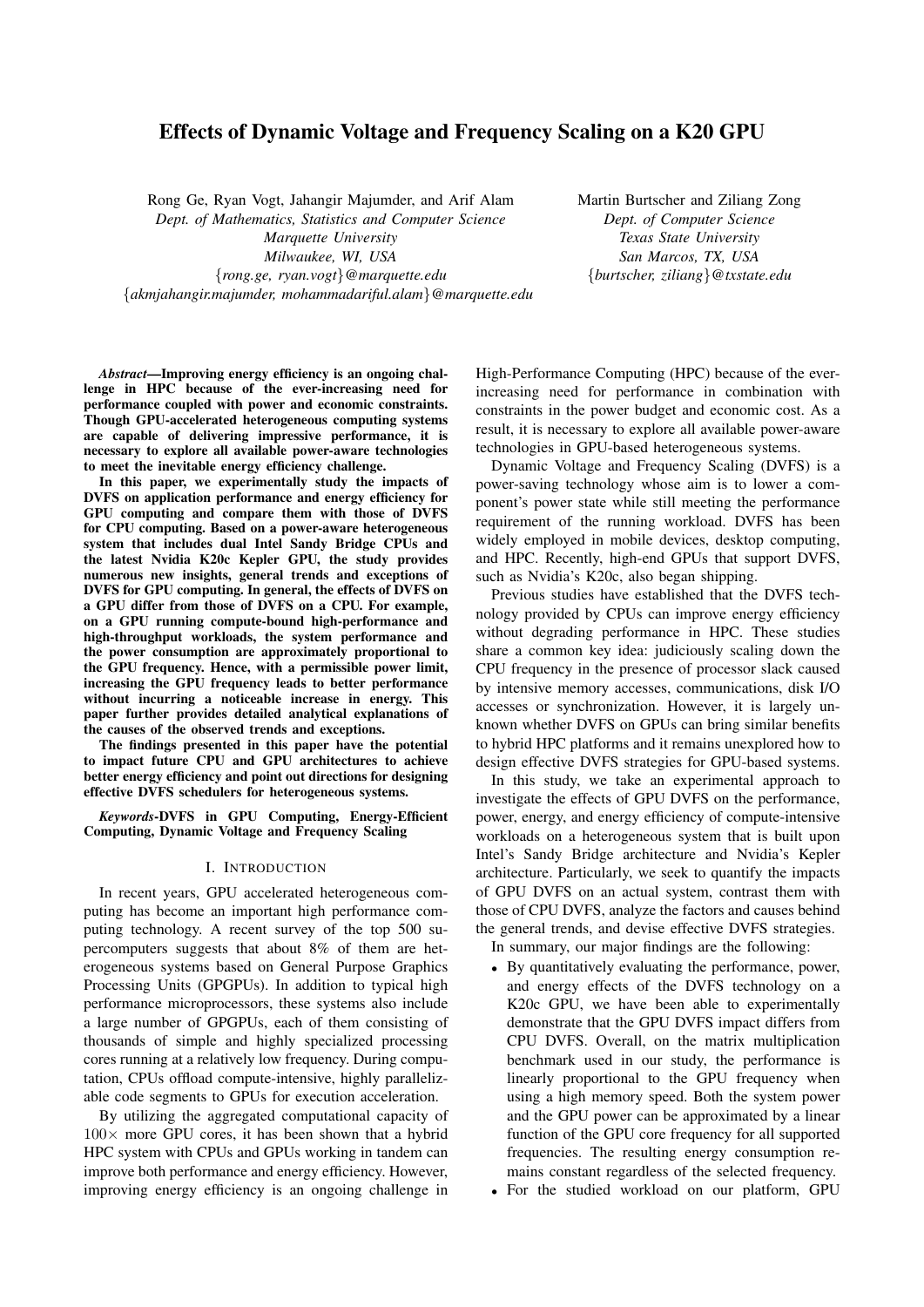acceleration provides better performance (up to  $6.7\times$ ) and is more energy efficient (up to  $8.7 \times$ ). Thus, if a workload can effectively run on a GPU, offloading this workload to the GPU is recommended for improved performance and energy efficiency.

- As a general trend, a higher GPU frequency delivers better performance without necessarily consuming more energy. In contrast, higher CPU performance states typically consume more energy. These trends imply that a higher GPU frequency is recommended as long as the corresponding power consumption falls within a practical power limit and the GPU memory subsystem is not a performance bottleneck. Note that the same conclusion does not apply to CPU DVFS.
- Through detailed power profiles, we observe that GPU DVFS only affects the power consumption on GPU devices but CPU DVFS impacts the CPU and other system components. Hence, GPU DVFS affects system energy efficiency less than CPU DVFS.
- The problem size is a key factor impacting the achieved system performance and energy efficiency. Thus, intelligently scheduling GPU workloads based on the problem size may result in improved performance and energy efficiency.

The remainder of this paper is organized as follows. In Section II, we provide a brief overview of related work. Section III describes our experimental methodology followed by a detailed analysis of the experimental results in Sections IV and V. Finally, our findings and conclusions are summarized in Section VI.

#### II. RELATED WORK

As a powerful energy-saving technology, DVFS is available on multiple computer components, including processors [5], [12], memory modules [4], network devices [13], and hard drives [15]. Various types of computing systems, ranging from low-power mobile devices to high-performance servers have been using DVFS for power management. Because the literature on DVFSrelated approaches is broad and we are primarily interested in studying the impact of DVFS on high-performance GPU computing, we only highlight the most relevant work.

A substantial amount of related work exists that focuses on DVFS-based power-aware high performance computing. Previous studies have shown that intelligent DVFS is able to save energy with minimal performance impact for a certain class of high performance applications that exhibit considerable CPU slack during execution. Whereas this slack can be caused by inter-process communication, offchip memory access, disk I/O, or process synchronization, the general idea of an effective DVFS strategy is to detect such CPU-slack phases correctly and timely and then apply appropriate power-performance state transitions. For example, MPI calls can be intercepted in applications to locate communication phases during which scaling down the CPU speed may reduce power without impacting performance [11], [12]. Compilers can detect memory-bound regions and insert DVFS control commands into these regions [7], [14]. System-level scheduling can exploit various types of CPU slack for energy saving by monitoring and predicting system activities and demands [5], [9].

Due to fundamental differences in architecture and workload, an in-depth study of the impact of GPU DVFS in heterogeneous HPC environments is necessary. Realizing this need, a few groups have explored the effects of power-aware technology on early generations of GPUs. For example, Jiao et al. [10] have studied the power and performance behavior of three GPU kernels on an Nvidia GeForce GTX 280 under various GPU frequencies. They observed that increasing the GPU frequency bound leads to higher power consumption and better performance except for applications involving primarily memory accesses.

Our study differs from previous work in three main aspects. First, it is based on the experimental evaluation of a state-of-the-art system that includes the latest GPU and CPU technology. The Nvidia Kepler GPU and the Intel Sandy Bridge CPU provide several architectural features not available in earlier generations. For example, the user can select the GPU frequency on the K20c but not on the GTX 280. Second, we analyze the performance and energy impact of both GPU DVFS and CPU DVFS and compare the two approaches. Third, our study has led to several new findings that have not been reported previously.

#### III. METHODOLOGY

We use a combination of experimental investigation and comparative analysis to study the impact of GPU DVFS. On the one hand, we collect performance and power profiles of representative applications under various DVFS settings on a heterogeneous platform and quantify the actual impacts of GPU DVFS. On the other hand, we compare the results of GPU DVFS and CPU DVFS side by side to show their similarities and differences.

## *A. Experimental Platform*

We conduct all experiments on a server node consisting of dual 8-core Xeon Sandy Bridge E5-2670 processors, one Nvidia Tesla K20c Kepler GPU card plugged into a PCIe slot, and 32 GB system memory. Each core of the E5-2670 processors has a 32 kB L1 instruction cache, a 32 kB L1 data cache, and a 256 kB unified L2 cache. All eight cores on a same die share a 20 MB L3 cache. The cores are DVFS capable and have 16 performance states, ranging from 1.2 GHz to 2.6 GHz in 0.1 GHz increments and, additionally, 2.601 GHz. Whereas each core of the E5-2670 supports two threads, we disabled this hyperthreading feature in our experiments to simplify the DVFS control and the performance analysis.

The K20c GPU implements the Nvidia GK110 Kepler architecture. It includes 13 SMX units with a total of 2496 CUDA cores, six 64-bit memory controllers, and 5 GB global memory. The GPU cores and memory are capable of DVFS and support the clock frequencies shown in Table I. Note that the core and memory speeds must be set together as a pair.

The server runs CentOS 6.1 64-bit Linux. For the Sandy Bridge CPU DVFS scheduling, we use the cpufreq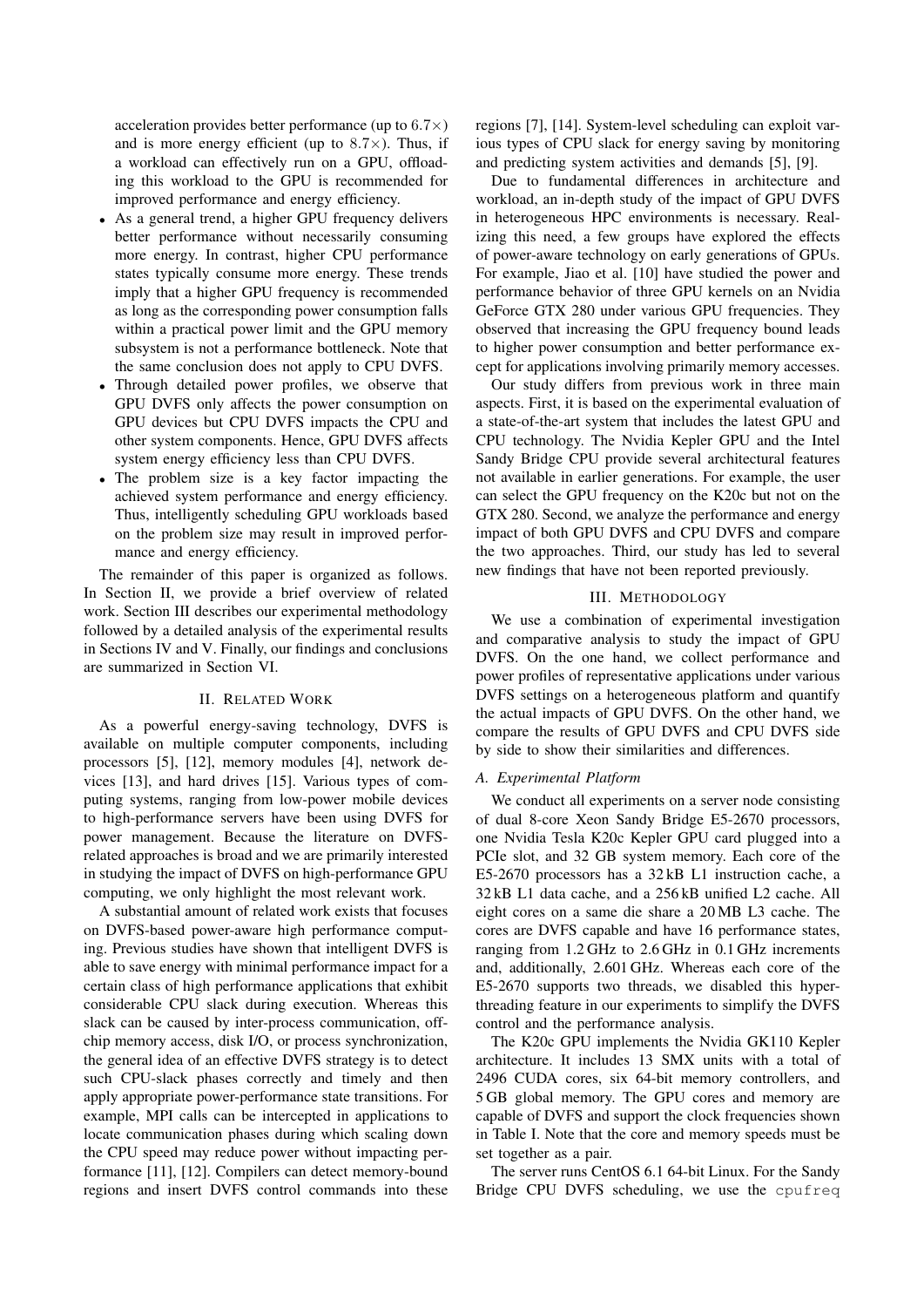Table I SUPPORTED MEMORY AND CORE FREQUENCY PAIRS ON K20C

| Memory Freq. (MHz) | GPU Core Freq. (MHz) |     |  |     |
|--------------------|----------------------|-----|--|-----|
| 2600               | 758                  |     |  |     |
|                    | 705<br>666           |     |  |     |
|                    |                      |     |  | 640 |
|                    |                      | 614 |  |     |
| 324                | 324                  |     |  |     |

interface included in the Linux kernel. For the K20c GPU DVFS scheduling, we use the nvidia-smi utility provided by Nvidia with the -ac option.

## *B. Benchmark Selection*

We consider two types of workloads. The first type reflects the characteristics of traditional high performance computing (HPC) applications, which can be decomposed into a large number of dependent small tasks. It is suitable for computing system capability tests by measuring the time to complete a given problem size and the largest problem the system can run. The second type of workload reflects typical high-throughput computing (HTC) applications, which can be decomposed into a large number of independent small tasks. It is suitable for computing system tests that benchmark the overall throughput.

For the HPC workload, we use a modified version of the matrix multiplication benchmark included in the CUDA SDK. The code can distribute the computation to GPUs and CPUs according to a distribution ratio specified by the user. The code uses a CUDA implementation for GPU computation and the OpenBLAS implementation [2] for CPU computation. For the HTC workload, we use TSP and FSM codes running on the ILCS Framework [3], which allows the user to specify whether to carry out the computation by the CPUs, GPUs, or both. A summary of these benchmark programs is provided in Table II.

# *C. Performance, Power, and Energy Profiling*

We directly collect all performance and power data. Performance data, including the execution time and derived computation rates like GFLOPS and the task completion rate, are obtained by instrumenting the programs. Power data are collected by the eTune power-performance profiling framework [6]. Multiple streams of power samples are recorded, including the system power measured via two power supplies, the power of the two CPU packages, the power of the two memory controllers, and the power of the GPU card. eTune provides scripts to control the profile starting, stopping, annotating and logging. These power data are synchronized with the application execution and with each other via timestamps.

Specifically, we sampled power streams from the following sources. System power data are sampled by two external WattsUp power meters that are plugged in between the computer power supplies and a power outlet. The CPU power data stem from embedded power sensors on the Sandy Bridge processors and are gathered via the Running Average Power Limit (RAPL) interface [8]. GPU

power data come from the embedded power sensor on the K20c card via Nvidia's System Management Interface (nvidia-smi). In this study, we use a sampling interval length of one second.

#### *D. Performance Metrics*

To examine the impact of DVFS, we examine four classes of performance metrics in our study.

Performance Time-to-solution or execution time is an essential performance measure. However, to compare performance across different problem sizes or system settings, a compute rate such as GFLOPS (billion floating-point operations per second) or a task completion rate is better. To reveal performance trends, a normalized compute rate relative to a base configuration is often helpful.

Power Power describes the energy consumption rate and is related to several physical constraints including power limits and the thermal envelope. We analyze four power measures including the system power, CPU power, GPU power, and the power consumption of all system components excluding CPUs and GPUs to evaluate the local and system-wide impact of CPU and GPU DVFS.

Energy Energy is the integral of power over time. Similar to the power metrics, we collect four types of energy measures corresponding to the above four types of power measures. As energy is not a rate, we only compare energy values that refer to the same computational problem.

Energy Efficiency Energy efficiency is a combined metric of performance and power. Among various combinations, we use the ratio of the compute rate to power, or, equivalently, the completed work per unit of energy to characterize the energy efficiency. The energy efficiency metric has a unit of GFLOPS/Watt or #Operations/Joule.

## IV. IMPACT OF DVFS ON MATRIX MULTIPLY

To analyze the impact of DVFS on GPU-based heterogeneous computing systems, we evaluate the performance, energy consumption, and energy efficiency of the Matrix Multiply application on the platform described above under various GPU and CPU DVFS settings.

#### *A. Experimental Settings*

Matrix multiplication is a compute-intensive application that is representative of many scientific workloads. This benchmark computes the product of two dense matrices, i.e.,  $C_{n \times m} = A_{n \times k} * B_{k \times m}$ . We use square matrices where  $n = m = k$  in our experiments. For a given matrix size *n*, the running time complexity is  $O(n^3)$ .

We have modified the benchmark such that the computation can be distributed across the CPUs and the GPU in the system according to a user-specified distribution ratio  $ρ$ . When  $ρ = 0\%$ , all computation is performed by the GPU; when  $\rho = 100\%$ , all computation is performed by the CPUs. For GPU-only computation, the CPU speed is fixed at 2.6 GHz and the GPU speed is varied between all available frequencies shown in Table I. For CPU-only computation, the GPU speed is fixed at the default speed of 705 MHz and the CPU speed is varied between all available CPU frequencies. Moreover, the GPU energy is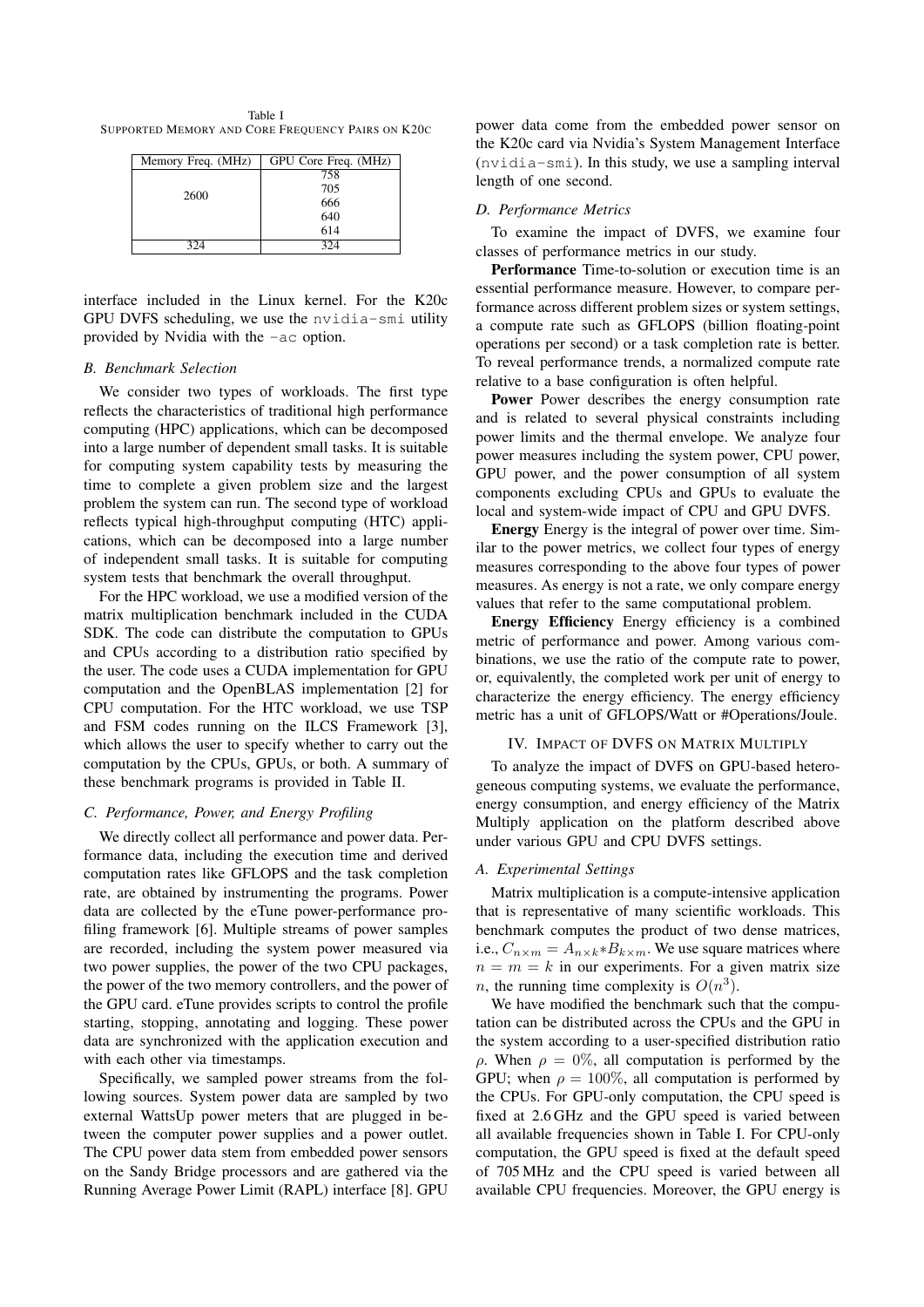| Table II                                |  |  |  |  |  |  |
|-----------------------------------------|--|--|--|--|--|--|
| APPLICATIONS AND BENCHMARKS UNDER STUDY |  |  |  |  |  |  |

| <b>Benchmark</b> | Description                 | HPC/HTC    | Characterization                  | Origin       |
|------------------|-----------------------------|------------|-----------------------------------|--------------|
| MatrixMultiply   | Dense matrix multiplication | <b>HPC</b> | Floating-point, compute-intensive | CUDA SDK [1] |
| TSP              | Traveling salesman problem  | <b>HTC</b> | Integer, compute-intensive        | ILCS [3]     |
| FSM              | Finite state machine        | <b>HTC</b> | Integer, compute-intensive        | ILCS $[3]$   |

Table III NORMALIZED GFLOPS WITH VARYING MATRIX SIZE AND GPU FREQUENCY

| Freq.      | 758M   | 705M   | 666M   | 640M   | 614M   | 324M   |
|------------|--------|--------|--------|--------|--------|--------|
| Rel. Freq. | (1.08) | (1.00) | (0.94) | (0.91) | (0.87) | (0.46) |
| 400        | 1.07   | 1.00   | 0.94   | 0.91   | 0.86   | 0.43   |
| 800        | 1.07   | 1.00   | 0.95   | 0.91   | 0.87   | 0.35   |
| 1600       | 1.07   | 1.00   | 0.95   | 0.91   | 0.87   | 0.26   |
| 3200       | 1.07   | 1.00   | 0.94   | 0.91   | 0.87   | 0.25   |
| 6400       | 1.02   | 1.00   | 0.94   | 0.91   | 0.87   | 0.24   |
| 9600       | 1.01   | 1.00   | 0.94   | 0.91   | 0.87   | 0.25   |
| 12800      | 1.05   | 1.00   | 0.94   | 0.91   | 0.87   | 0.26   |

subtracted from the total system energy to reflect the actual energy cost of a typical system without a GPU.

# *B. Impact of GPU DVFS on Performance*

Figure 1(a) shows the performance of Matrix Multiply for various matrix sizes and different GPU frequencies. Based on these results, we observe the following trends.

- 1) The matrix size significantly impacts the GPU performance, which increases rapidly up to a matrix size of 1600, above which it remains almost constant for all GPU frequencies. The maximum achieved performance is 1.1 TFLOPS, which is close to the double-precision peak performance of the K20c.
- 2) For all matrix sizes, the achieved performance is directly proportional to the selected GPU frequency except at 758 MHz and at 324 MHz. This trend is also reflected in Table III, which presents the normalized performance for each matrix size relative to that at the default frequency of 705 MHz.
- 3) At 324 MHz, the performance begins to satiate at a matrix size of  $n = 800$  and then stays at roughly 1/4 of the performance at 705 MHz.
- 4) The performance at 758 MHz follows the normal trend for matrix sizes under 3200 but drops below the expected trend for larger matrices.

Discussion: There are three distinct limitations that determine the GPU performance on the matrix multiplication code: 1) compute-bound execution where the performance is determined by the computing capability of the processing units, 2) memory-bound execution where the performance is limited by the available memory bandwidth, and 3) power-bound execution where the performance is constrained by the maximum allowed power consumption.

*Compute-bound execution*: As shown in Table III, when the memory frequency is 2600 MHz, the performance is proportional to the GPU's core frequency, implying the execution is compute-bound. By "compute-bound", we mean the performance of an application for a fixed problem size is determined by the GPU's maximum computing capability. Clearly, increasing GPU frequency will increase the GPU's computing capability and thereby deliver higher performance.

*Memory-bound execution*: If the memory frequency were 2600 MHz, the normalized performance at a 324 MHz core frequency would be 0.46 for all matrix sizes according to the previous discussion. However, when the memory frequency is also reduced to 324 MHz, the normalized performance at 324 MHz core frequency is only about 0.25 for  $n \ge 1600$ , implying the execution is memory-bound. For memory-bound execution, increasing the GPU's core frequency does not increase performance as it would for compute-bound execution.

*Power-bound execution*: The GPU performance trend at 758 MHz is the result of the third scenario. As shown in Figure 2(a) for a matrix size of 9600, after 60 seconds the power consumption at 758 MHz drops to the same level as that of the 705 MHz experiment. When the GPU runs in the maximum performance state for a sufficiently long time, its internal power and temperature management automatically lowers the frequency to protect the hardware. This explains why the relative performance shown in Table III decreases for input sizes above 3200, which result in a long enough runtime to trigger a frequency reduction. The fact that the K20c cannot maintain the maximum frequency of 758 MHz for an extended period of time also explains why the default frequency is 705 MHz.

# *C. Impact of GPU DVFS on System Energy*

As shown in Figure 1(c), all performance states with a 2600 MHz memory frequency result in similar total system energy. The largest variation is less than 4%. However, the energy consumption at  $324 \text{ MHz}$  is  $2.3 \times$  as large as that at the other frequencies.

The similar energy consumptions can be explained by three relations: (1) the energy equation  $E = P \times t$ , (2) the inverse linear relation between execution time and GPU frequency, i.e.,  $t \propto \frac{1}{f}$ , and (3) the roughly linear relation between the system power and the GPU frequency for the available GPU performance states with a 2600 MHz memory frequency.

#### *D. Impact of GPU DVFS on System and GPU Power*

As mentioned in Section III, we collect power profiles from the power supplies, CPU packages, and the GPU card for all test cases. Figure 2 provides the GPU and CPU power profiles at various frequencies for a matrix size of 9600. These power profiles reveal the following.

1) GPU DVFS only affects the power consumption of the GPU card. During computation, the GPU power increases to 56 Watts at 324 MHz and 218 Watts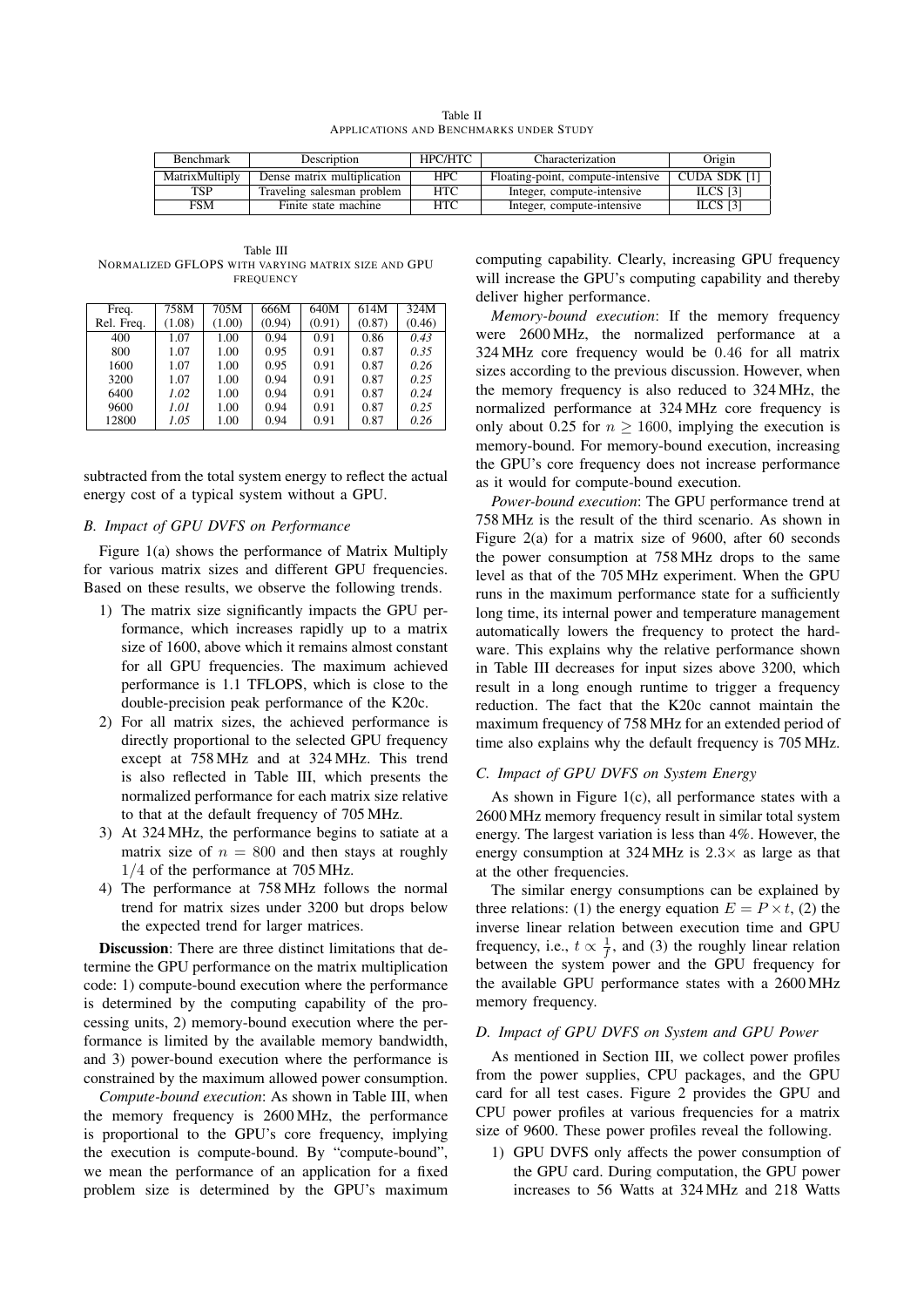

Figure 1. Matrix Multiply performance and energy for different GPU and CPU clock frequencies. In (c), the energy is the total system energy. In (d), the energy is the total system energy without the GPU energy. In (b) and (d), the performance and energy for small matrix sizes are not presented because the runtime is too short to obtain accurate measurements.



(a) GPU power profile for a matrix size of 9600

(b) CPU power profile for a matrix size of 9600

Figure 2. Power profiles of Matrix Multiplication. The matrix size is 9600 x 9600. 100 iterations are shown for GPU computing in Figure 2(a) and 30 iterations are shown for CPU computing in Figure 2(b). The power profile for the GPU running at 324 MHz is incomplete.

at 758 MHz. Meanwhile, the power consumption of all other components (excluding the GPU) stays at around 178 Watts. In contrast, CPU DVFS causes a considerable power variation not only in the CPUs but also in other system components. During computation, the CPU package power ranges between 81 Watts at 1.2 GHz and 209 Watts at 2.6 GHz, and the

power consumption of the other system components excluding the CPUs and GPUs increases from 85 Watts at 1.2 GHz to 129 Watts at 2.6 GHz.

2) When idle, the GPU power consumption is roughly 16 Watts for all performance states whereas the CPU idle power is much higher. In addition, the CPU idle power increases with increasing processor frequency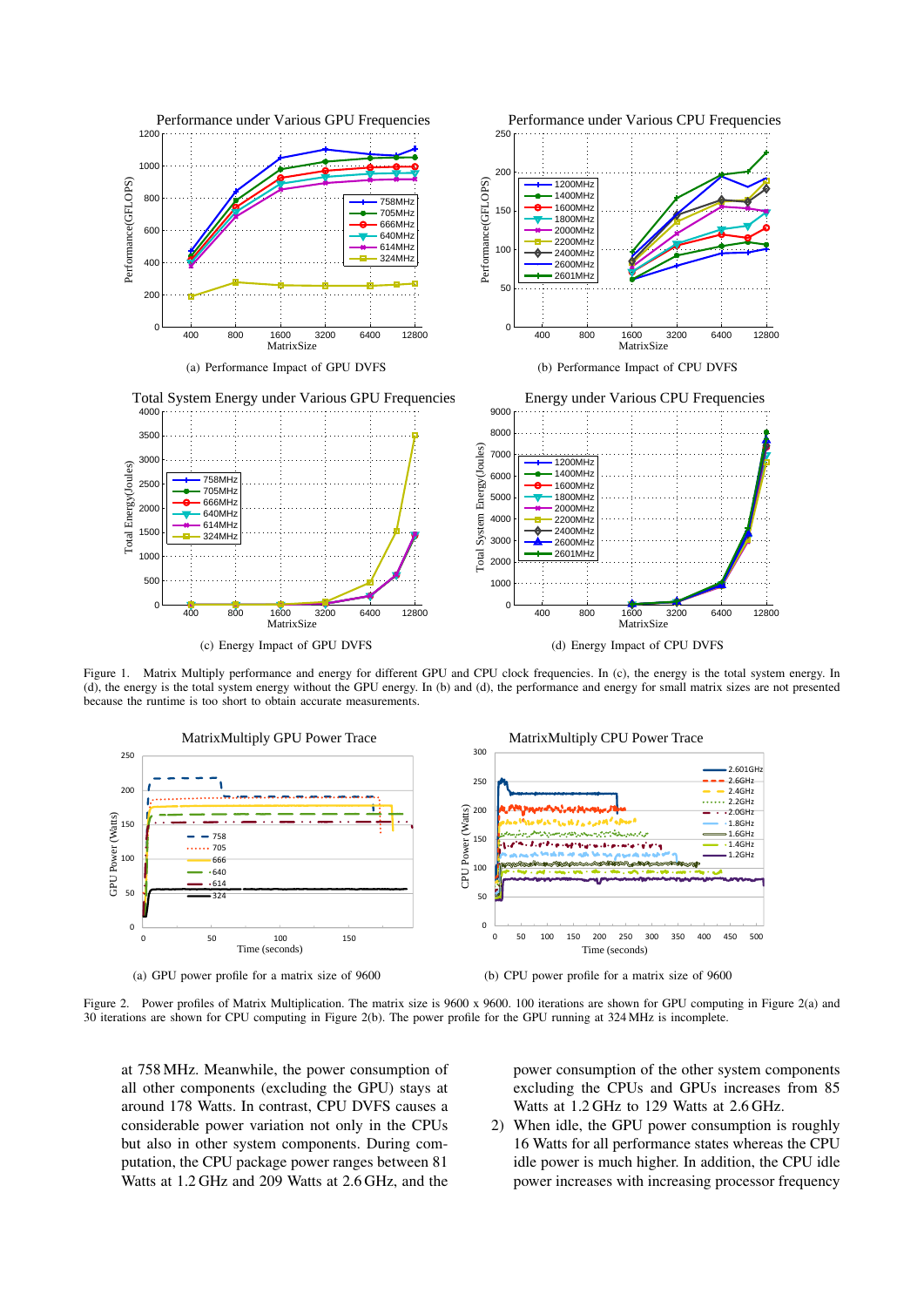from 45 Watts at 1.2 GHz to 83 Watts at 2.6 GHz.

- 3) Under load, the GPU power linearly increases with the GPU frequency at about 0.5 W/MHz excluding 324 MHz performance state.
- 4) During execution, the GPU power is constant over time for all available GPU frequencies except 758 MHz, where it drops by 18 Watts after 60 seconds. This power drop coincides with the aforementioned lowering of the GPU frequency from 758 MHz to 705 MHz triggered by the GPU's internal thermal management and power capping.
- 5) Coincidentally, the CPU packages and the GPU card consume similar amounts of power when all cores are running at their default speeds. In this case, the GPU card consumes 190 Watts of power and the two CPU packages consume 200 Watts. However, GPU computing causes a higher system power consumption (362 Watts) than CPU computing (338 Watts) because GPU computing still uses the host CPUs as the GPU is only a co-processor.

# *E. Impact of GPU DVFS on Energy Efficiency*

To quantify the combined effects of DVFS on performance and energy, we derived energy efficiency numbers from the performance and energy data and summarize the results in Figure 3. We characterize the energy efficiency by the metric of Performance/Power, which is equivalent to #Operations/Energy. Because individual component DVFS affects component and system performance metrics differently, we distinguish energy efficiency at the component and system levels. Our findings are as follow.

First, the matrix size significantly impacts the energy efficiency at the component and system levels. For GPU computing, the energy efficiency rapidly increases from 3.5 GFLOPS/Watt to 5 GFLOPS/Watt as the matrix size grows from 400 to 1600. The efficiency remains relatively stable when the matrix size is further increased.

Second, at the GPU device level, there are obvious differences between the DVFS settings. Among the available settings with a memory frequency of 2600 MHz, 614 MHz delivers the highest energy efficiency and 758 MHz the lowest for fairly large data sizes ( $n > 1600$ ). 324 MHz is the least efficient for large data sizes. A noteworthy observation is that 758 MHz is not most energy efficient even though it delivers the highest performance. The maximum energy efficiency at the device level is 6.28 GFLOPS/Watt, which is achieved at 614 MHz for a matrix size of 12800.

Third, the energy efficiencies at the system level show different trends. With the exception of 324 MHz being the worst due to a significantly longer execution time, all other performance states follow a similar energy efficiency curve. This similarity implies: (1) Since all GPU frequencies except 324 MHz are equally energy efficient, performance metrics such as execution time or GFLOPS are needed to determine the optimal configuration; and (2) effective DVFS scheduling at the component level does not necessarily lead to a noticeable improvement in efficiency at the system level.

Fourth, the impact of CPU DVFS on the energy efficiency significantly differs from that of GPU DVFS in the following aspects. Overall, GPU computing is  $5.6\times$ as energy efficient as CPU computing when using the default settings and  $4.6\times$  when using the optimal settings. Unlike GPU DVFS, CPU DVFS significantly affects the system level energy efficiency, implying practical benefits of CPU DVFS on system energy optimization. In addition, the growth of the energy efficiency with matrix size does not stop within the range of matrix sizes we have studied.

#### *F. Comparison between GPU DVFS and CPU DVFS*

The effect of CPU DVFS on the performance, energy, power, and energy efficiency as shown in Figures 1(b), 1(d), 2(b), 3(b) are quite different from those of GPU DVFS in the following aspects.

First, GPU computing and CPU computing result in different absolute values in performance, energy, and efficiency for the same matrix size. When the GPU and CPUs run at their default frequencies, the two CPUs only deliver  $\frac{1}{5}$  of the GPU's performance but consume about  $5\times$ more energy. In our experiments, the maximum achieved performance is 213 GFLOPS on the studied matrix sizes when all 16 CPU cores run at 2.6 GHz with hyperthreading disabled. For reference, the theoretical peak performance of two SandyBridge E5-2670 CPUs is 332.8 GFLOPS when hyperthreading is enabled. This performance gap between GPU and CPU computing is the primary cause for the gaps in energy consumption and energy efficiency.

Second, while a higher frequency generally results in higher performance for both GPU and CPU computing, CPU DVFS has a larger impact on application performance with a swing amplitude of up to 50%. The larger impact is mainly due to the larger range of available CPU frequencies. Due to the memory hierarchy, CPU computing performance is not directly proportional to the CPU frequency. As different CPU performance states may deliver similar application performance, CPU DVFS has the potential to save energy with little performance impact.

Third, the CPU's computing performance increases with the matrix size and does not plateau out for the set of matrix sizes we studied. This implies that, on a single system with the current configuration, CPU computing is capable of solving larger problems than GPU computing.

Fourth, CPU DVFS has a larger impact on the system energy efficiency in CPU computing than GPU DFVS in GPU computing. Consequently, CPU DVFS provides more energy saving opportunities than GPU DVFS in high-performance computing, even though, in general, GPU accelerated heterogeneous computing is much more energy efficient than traditional CPU computing.

#### V. IMPACT OF DVFS ON TSP AND FSM

We use TSP and FSM to demonstrate the impact of DVFS on compute-intensive high-throughput computing. The performance is presented as a compute rate in work/time and energy efficiency as a work/energy ratio. We focus on a single large data size that satiates all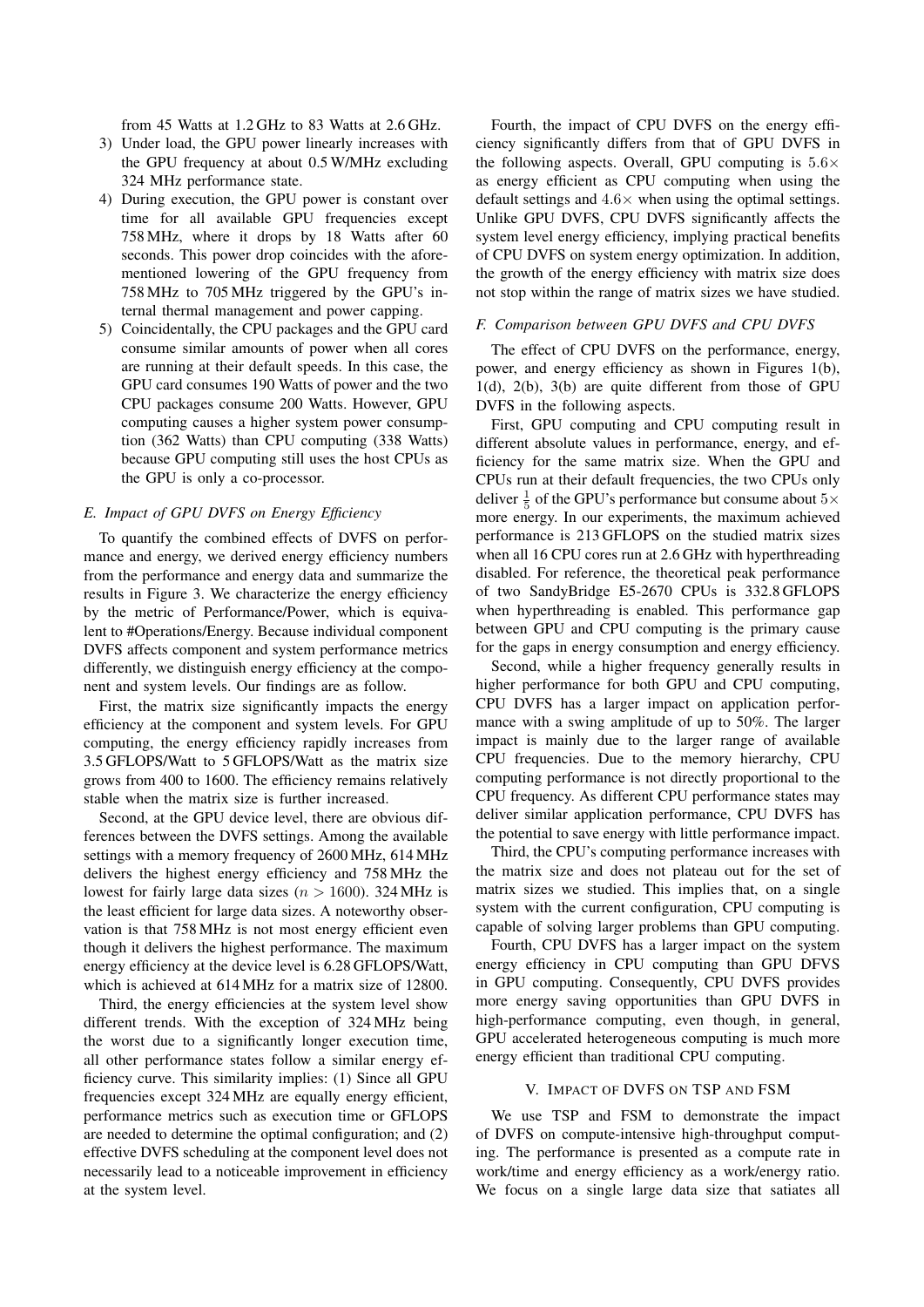

Figure 3. The energy efficiency of GPU and CPU DVFS for MatrixMultiply. The figures show both GFLOPS over GPU or CPU component power and system power.



(a) Performance of TSP vs. GPU frequency



(b) Performance of TSP vs. GPU frequency



Figure 4. TSP performance and energy efficiency with various DVFS settings

processing units and delivers high throughput. Figures 4(a) and 4(c) correspond to GPU computing on a K20c with various GPU DVFS settings and Figures 4(b) and 4(d) correspond to CPU computing on 16 CPU cores with various CPU DVFS settings. In the latter figures, energy efficiency is total completed work divided by system energy, which excludes the GPU energy consumption. In GPU computing, all CPUs run at the default 2.6 GHz. We focus on TSP as the DVFS trends on FSM are very similar.

The GPU frequency proportionally affects the performance without the usual exception at 324 MHz, as shown in Table IV. This proportional relation indicates that TSP's performance is predominated by computation and not memory accesses. TSP's energy efficiency also increases with frequency but not in a directly proportional fashion due to the energy consumption of other components. For TSP, the highest GPU frequency delivers optimal performance and energy efficiency and consumes the least amount of energy for a given amount of work.

In CPU computing, the CPU frequency also significantly affects the performance and the relation is close to directly proportional. The highest frequency delivers